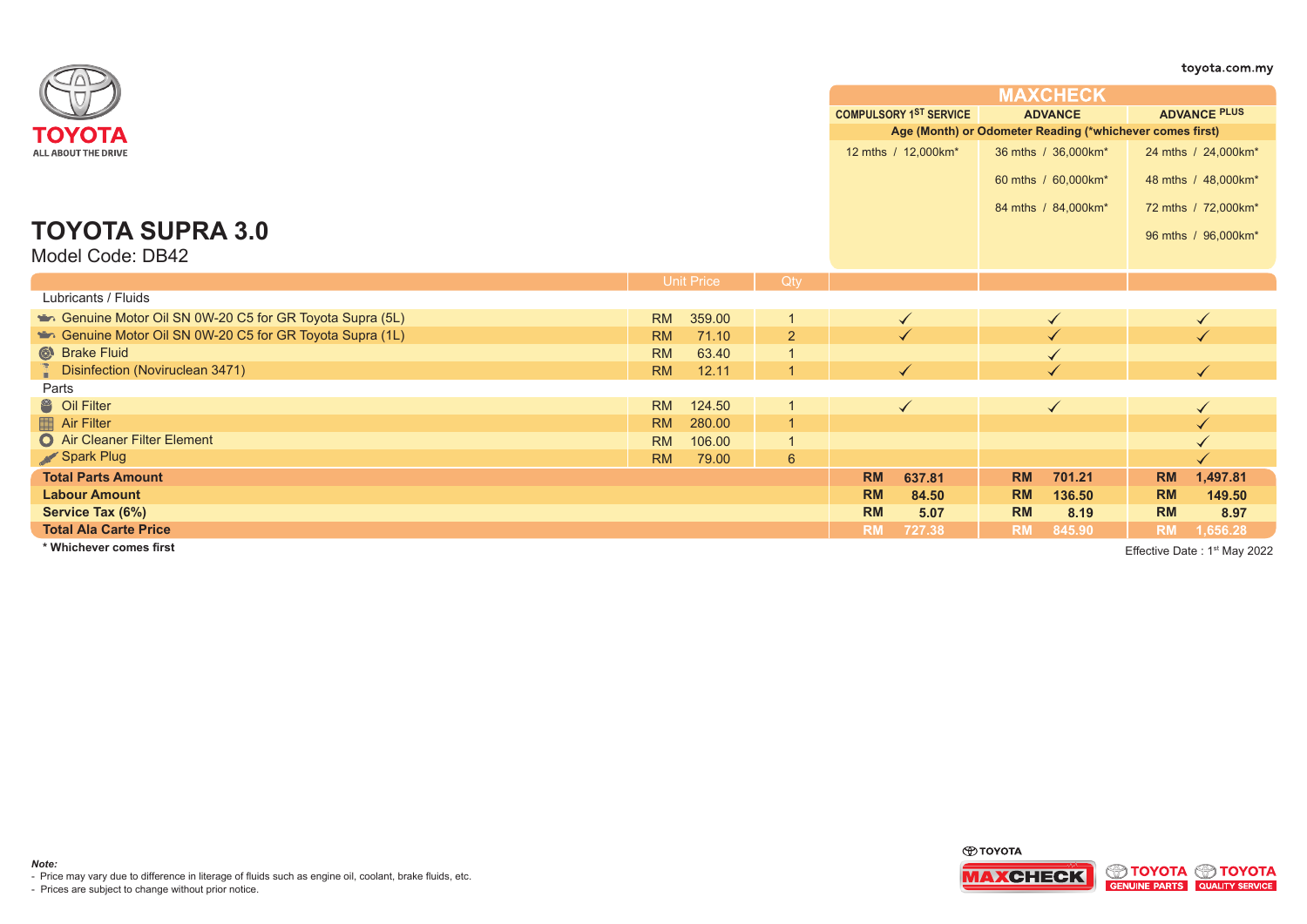|                                                              |           |                                               |                |           |                   |           |                                                                                                                               |           |                      |                                                                                                                     |        |                                                                                                                                       | toyota.com.my |
|--------------------------------------------------------------|-----------|-----------------------------------------------|----------------|-----------|-------------------|-----------|-------------------------------------------------------------------------------------------------------------------------------|-----------|----------------------|---------------------------------------------------------------------------------------------------------------------|--------|---------------------------------------------------------------------------------------------------------------------------------------|---------------|
|                                                              |           |                                               |                |           |                   |           | <b>MAXCHECK PACKAGES</b>                                                                                                      |           |                      |                                                                                                                     |        |                                                                                                                                       |               |
|                                                              |           | COMPULSORY 1ST SERVICE COMPULSORY 2ND SERVICE |                |           |                   |           | <b>ADVANCE</b>                                                                                                                |           |                      | <b>ADVANCE PLUS</b>                                                                                                 |        | <b>BASIC</b>                                                                                                                          |               |
| ΤΟΥΟΤΑ                                                       |           |                                               |                |           |                   |           | Age (Month) or Odometer Reading (*whichever comes first)                                                                      |           |                      |                                                                                                                     |        |                                                                                                                                       |               |
| <b>ALL ABOUT THE DRIVE</b>                                   |           | 1 mth / 1,000km*                              |                |           | 3 mths / 5,000km* |           | 6 mths / 10,000km*<br>12 mths / 20,000km*<br>18 mths / 30,000km*<br>30 mths $/$<br>36 mths / 60,000km*<br>42 mths / 70,000km* | 50,000km* |                      | 24 mths / 40,000km*<br>48 mths / 80,000km*<br>72 mths / 120,000km*<br>96 mths / 160,000km*<br>120 mths / 200,000km* |        | 9 mths / 15,000km*<br>15 mths / 25,000km*<br>21 mths / 35,000km*<br>27 mths / 45,000km*<br>33 mths / 55,000km*<br>39 mths / 65,000km* |               |
| TOYOTA GR YARIS 1.6L (MT)                                    |           |                                               |                |           |                   |           | 54 mths / 90,000km*                                                                                                           |           |                      |                                                                                                                     |        | 45 mths / 75,000km*                                                                                                                   |               |
| Model Code: GXPA16                                           |           |                                               |                |           |                   |           | 60 mths / 100,000km*<br>66 mths / 110,000km*                                                                                  |           |                      |                                                                                                                     |        | 51 mths / 85,000km*<br>57 mths / 95,000km*                                                                                            |               |
| <b>PREMIUM MINERAL</b>                                       |           | <b>Unit Price</b>                             | Qtv            |           |                   |           |                                                                                                                               |           |                      |                                                                                                                     |        |                                                                                                                                       |               |
| Lubricants / Fluids                                          |           |                                               |                |           |                   |           |                                                                                                                               |           |                      |                                                                                                                     |        |                                                                                                                                       |               |
| Toyota Genuine Motor Oil SP GF-6A 0W-20 GR Toyota Yaris - 4L | <b>RM</b> | 246.15                                        |                |           | $\checkmark$      |           | ✓                                                                                                                             |           |                      |                                                                                                                     |        |                                                                                                                                       |               |
| <b>Manual Transmission Gear Oil</b>                          | <b>RM</b> | 21.80                                         | $\overline{2}$ |           |                   |           |                                                                                                                               |           |                      |                                                                                                                     | ✓      |                                                                                                                                       |               |
| - <sup>®</sup> Differential Gear Oil                         | <b>RM</b> | 51.00                                         |                |           |                   |           |                                                                                                                               |           |                      |                                                                                                                     |        |                                                                                                                                       |               |
| <b>-®</b> Transfer Gear Oil                                  | <b>RM</b> | 51.30                                         |                |           |                   |           |                                                                                                                               |           |                      |                                                                                                                     |        |                                                                                                                                       |               |
| Strake Fluid                                                 | <b>RM</b> | 15.50                                         | $\overline{c}$ |           |                   |           |                                                                                                                               |           |                      |                                                                                                                     |        |                                                                                                                                       |               |
| Clutch Fluid                                                 | <b>RM</b> | 15.50                                         | $\overline{2}$ |           |                   |           |                                                                                                                               |           |                      |                                                                                                                     |        |                                                                                                                                       |               |
| Windshield Washer Fluid                                      | <b>RM</b> | 2.70                                          |                |           |                   |           | $\checkmark$                                                                                                                  |           | $\blacktriangledown$ |                                                                                                                     | ✓      |                                                                                                                                       |               |
| <b>Disinfection (Noviruclean 3471)</b>                       | <b>RM</b> | 12.11                                         |                |           |                   |           |                                                                                                                               |           |                      |                                                                                                                     |        |                                                                                                                                       |               |
| Parts                                                        |           |                                               |                |           |                   |           |                                                                                                                               |           |                      |                                                                                                                     |        |                                                                                                                                       |               |
| <sup>2</sup> Oil Filter                                      | <b>RM</b> | 38.60                                         |                |           | ✓                 |           |                                                                                                                               |           | ✔                    |                                                                                                                     | ✓      |                                                                                                                                       |               |
| Engine Oil Drain Plug                                        | <b>RM</b> | 2.80                                          |                |           |                   |           | $\checkmark$                                                                                                                  |           |                      |                                                                                                                     | ✓      |                                                                                                                                       |               |
| <b>O</b> Transfer Filler / Drain Gasket                      | <b>RM</b> | 2.70                                          | $\overline{2}$ |           |                   |           |                                                                                                                               |           |                      |                                                                                                                     |        |                                                                                                                                       |               |
| <b>O</b> Rear Differential Filler / Drain Gasket             | <b>RM</b> | 2.70                                          | 2              |           |                   |           |                                                                                                                               |           |                      |                                                                                                                     |        |                                                                                                                                       |               |
| <b>O</b> Gasket, For Manual Transmission Filler Plug         | <b>RM</b> | 3.60                                          | $\overline{2}$ |           |                   |           |                                                                                                                               |           |                      |                                                                                                                     |        |                                                                                                                                       |               |
| Air Cleaner Filter Element                                   | <b>RM</b> | 199.20                                        | $\overline{1}$ |           |                   |           |                                                                                                                               |           |                      |                                                                                                                     |        |                                                                                                                                       |               |
| <b>Total Parts Amount</b>                                    |           |                                               |                | <b>RM</b> | 302.36            | <b>RM</b> | 263.76                                                                                                                        | <b>RM</b> | 302.36               | <b>RM</b>                                                                                                           | 727.46 | <b>RM</b>                                                                                                                             | 263.76        |
| <b>Labour Amount</b>                                         |           |                                               |                |           | <b>Free</b>       |           | <b>Free</b>                                                                                                                   | <b>RM</b> | 136.50               | <b>RM</b>                                                                                                           | 214.50 | <b>RM</b>                                                                                                                             | 45.50         |
| Service Tax (6%)                                             |           |                                               |                |           |                   |           |                                                                                                                               | <b>RM</b> | 8.19                 | <b>RM</b>                                                                                                           | 12.87  | <b>RM</b>                                                                                                                             | 2.73          |
| <b>Total Ala Carte Price</b>                                 |           |                                               |                | <b>RM</b> | 302.36            | <b>RM</b> | 263.76                                                                                                                        | <b>RM</b> | 447.05               | <b>RM</b>                                                                                                           | 954.83 | <b>RM</b>                                                                                                                             | 311.99        |
| <b>Package Price</b>                                         |           |                                               |                | <b>RM</b> | 294.00            | <b>RM</b> | 254.00                                                                                                                        | <b>RM</b> | 444.00               | <b>RM</b>                                                                                                           | 944.00 | <b>RM</b>                                                                                                                             | 304.00        |

## *Note:*

\*\* For severe usage, engine oil replace at every 5,000 km / 6 months.

- Price may vary due to difference in literage of fluids such as engine oil, coolant, brake fluids, etc.

Super Long Life Coolant first replacement is at 160,000 km. Subsequent replacement is at every 80,000km. Cooling system capacity:

| <b>Parts</b>               | <b>Otv</b> | <b>Unit Price</b> | Total Amount     |  |  |  |
|----------------------------|------------|-------------------|------------------|--|--|--|
| <b>SLLC (3.785L)</b>       |            | RM 106.50         | RM 106.50        |  |  |  |
| Radiator Drain Plug O-Ring |            | 9.40<br><b>RM</b> | <b>RM</b><br>940 |  |  |  |
| <b>TOTAL AMOUNT</b>        |            |                   | RM 115.90        |  |  |  |

- Prices are subject to change without prior notice.

Iridium Spark Plugs are replaced at every 100,000 km.

| <b>Parts</b>        | <b>Ctv</b> |           | Unit Price   Total Amount   Package Price, |           |
|---------------------|------------|-----------|--------------------------------------------|-----------|
| Iridium Spark Plug  | -3         | RM 132.40 | RM 397.20                                  | RM 390.00 |
| <b>TOTAL AMOUNT</b> |            |           | RM 397.20 RM 390.00                        |           |
|                     |            |           |                                            |           |

**O TOYOTA** 





**\* Whichever comes first** Effective Date : 20th June 2022